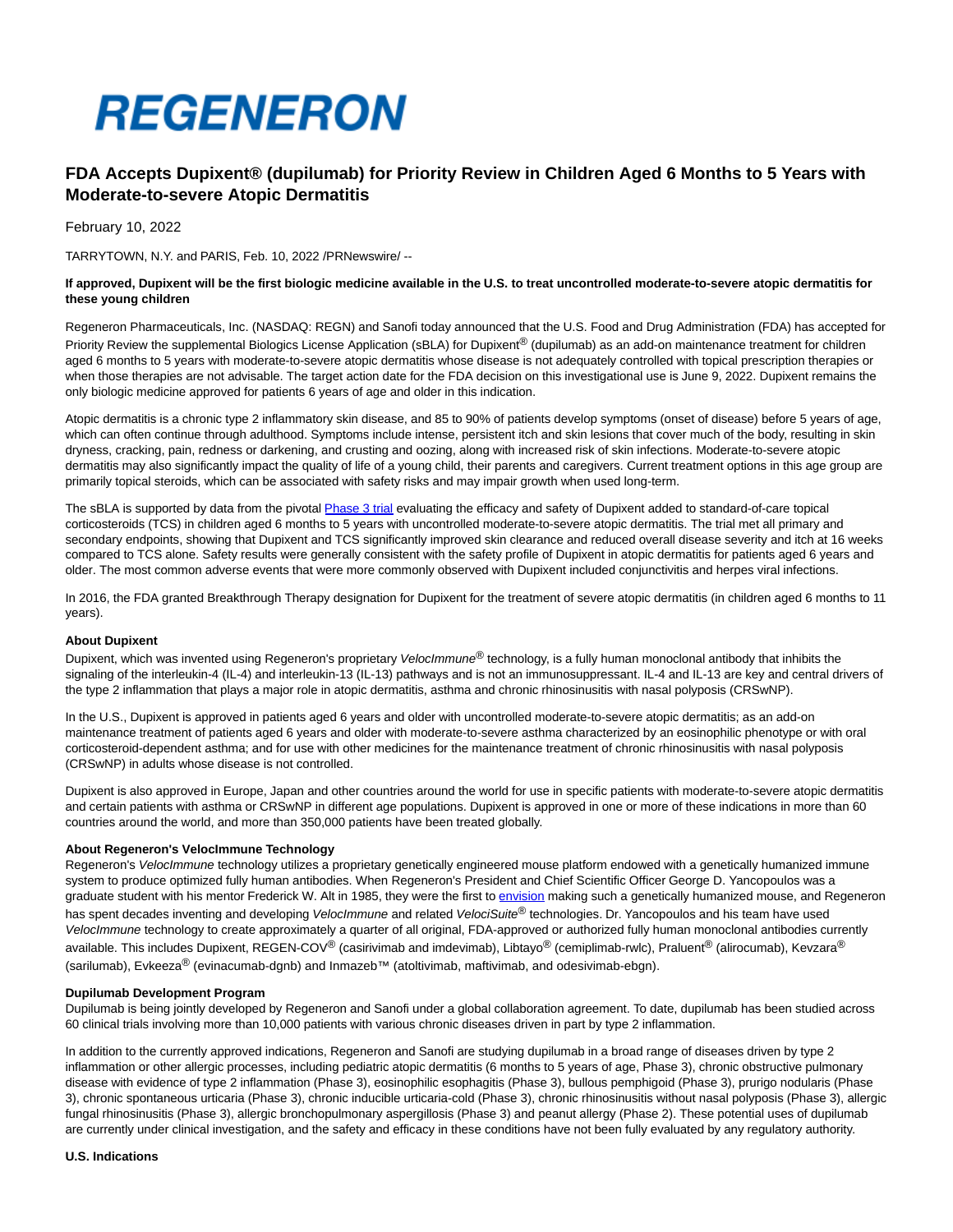DUPIXENT is a prescription medicine used:

- to treat adults and children 6 years of age and older with moderate-to-severe atopic dermatitis (eczema) that is not well controlled with prescription therapies used on the skin (topical), or who cannot use topical therapies. DUPIXENT can be used with or without topical corticosteroids. It is not known if DUPIXENT is safe and effective in children with atopic dermatitis under 6 years of age.
- with other asthma medicines for the maintenance treatment of moderate-to-severe eosinophilic or oral steroid dependent asthma in adults and children 6 years of age and older whose asthma is not controlled with their current asthma medicines. DUPIXENT helps prevent severe asthma attacks (exacerbations) and can improve your breathing. DUPIXENT may also help reduce the amount of oral corticosteroids you need while preventing severe asthma attacks and improving your breathing. DUPIXENT is not used to treat sudden breathing problems. It is not known if DUPIXENT is safe and effective in children with asthma under 6 years of age.
- with other medicines for the maintenance treatment of chronic rhinosinusitis with nasal polyposis (CRSwNP) in adults whose disease is not controlled. It is not known if DUPIXENT is safe and effective in children with chronic rhinosinusitis with nasal polyposis under 18 years of age.

# **IMPORTANT SAFETY INFORMATION FOR U.S. PATIENTS**

**Do not use** if you are allergic to dupilumab or to any of the ingredients in DUPIXENT®.

# **Before using DUPIXENT, tell your healthcare provider about all your medical conditions, including if you:**

- have eye problems
- have a parasitic (helminth) infection
- are scheduled to receive any vaccinations. You should not receive a "live vaccine" right before and during treatment with DUPIXENT.
- are pregnant or plan to become pregnant. It is not known whether DUPIXENT will harm your unborn baby.
	- A pregnancy registry for women who take DUPIXENT during pregnancy collects information about the health of you and your baby. To enroll or get more information call 1-877-311-8972 or go to [https://mothertobaby.org/ongoing](https://mothertobaby.org/ongoing-study/dupixent/)study/dupixent/
- are breastfeeding or plan to breastfeed. It is not known whether DUPIXENT passes into your breast milk.

Tell your healthcare provider about all the medicines you take, including prescription and over-the- counter medicines, vitamins and herbal supplements.

Especially tell your healthcare provider if you are taking oral, topical, or inhaled corticosteroid medicines; have asthma and use an asthma medicine; or have atopic dermatitis or CRSwNP, and also have asthma. **Do not** change or stop your corticosteroid medicine or other asthma medicine without talking to your healthcare provider. This may cause other symptoms that were controlled by the corticosteroid medicine or other asthma medicine to come back.

# **DUPIXENT can cause serious side effects, including**:

- **Allergic reactions. DUPIXENT can cause allergic reactions that can sometimes be severe.** Stop using DUPIXENT and tell your healthcare provider or get emergency help right away if you get any of the following signs or symptoms: breathing problems or wheezing, swelling of the face, lips, mouth, tongue or throat, fainting, dizziness, feeling lightheaded, fast pulse, fever, hives, joint pain, general ill feeling, itching, skin rash, swollen lymph nodes, nausea or vomiting, or cramps in your stomach-area.
- **Eye problems**. Tell your healthcare provider if you have any new or worsening eye problems, including eye pain or changes in vision, such as blurred vision. Your healthcare provider may send you to an ophthalmologist for an exam if needed.
- **Inflammation of your blood vessels**. Rarely, this can happen in people with asthma who receive DUPIXENT. This may happen in people who also take a steroid medicine by mouth that is being stopped or the dose is being lowered. It is not known whether this is caused by DUPIXENT. Tell your healthcare provider right away if you have: rash, chest pain, worsening shortness of breath, a feeling of pins and needles or numbness of your arms or legs, or persistent fever.
- **Joint aches and pain.** Some people who use DUPIXENT have had trouble walking or moving due to their joint symptoms, and in some cases needed to be hospitalized. Tell your healthcare provider about any new or worsening joint symptoms. Your healthcare provider may stop DUPIXENT if you develop joint symptoms

### **The most common side effects include:**

- **Atopic dermatitis:** injection site reactions, eye and eyelid inflammation, including redness, swelling, and itching, sometimes with blurred vision, and cold sores in your mouth or on your lips.
- **Asthma:** injection site reactions, pain in the throat (oropharyngeal pain), high count of a certain white blood cell (eosinophilia), and parasitic (helminth) infections.
- **Chronic rhinosinusitis with nasal polyposis:** injection site reactions, eye and eyelid inflammation, including redness,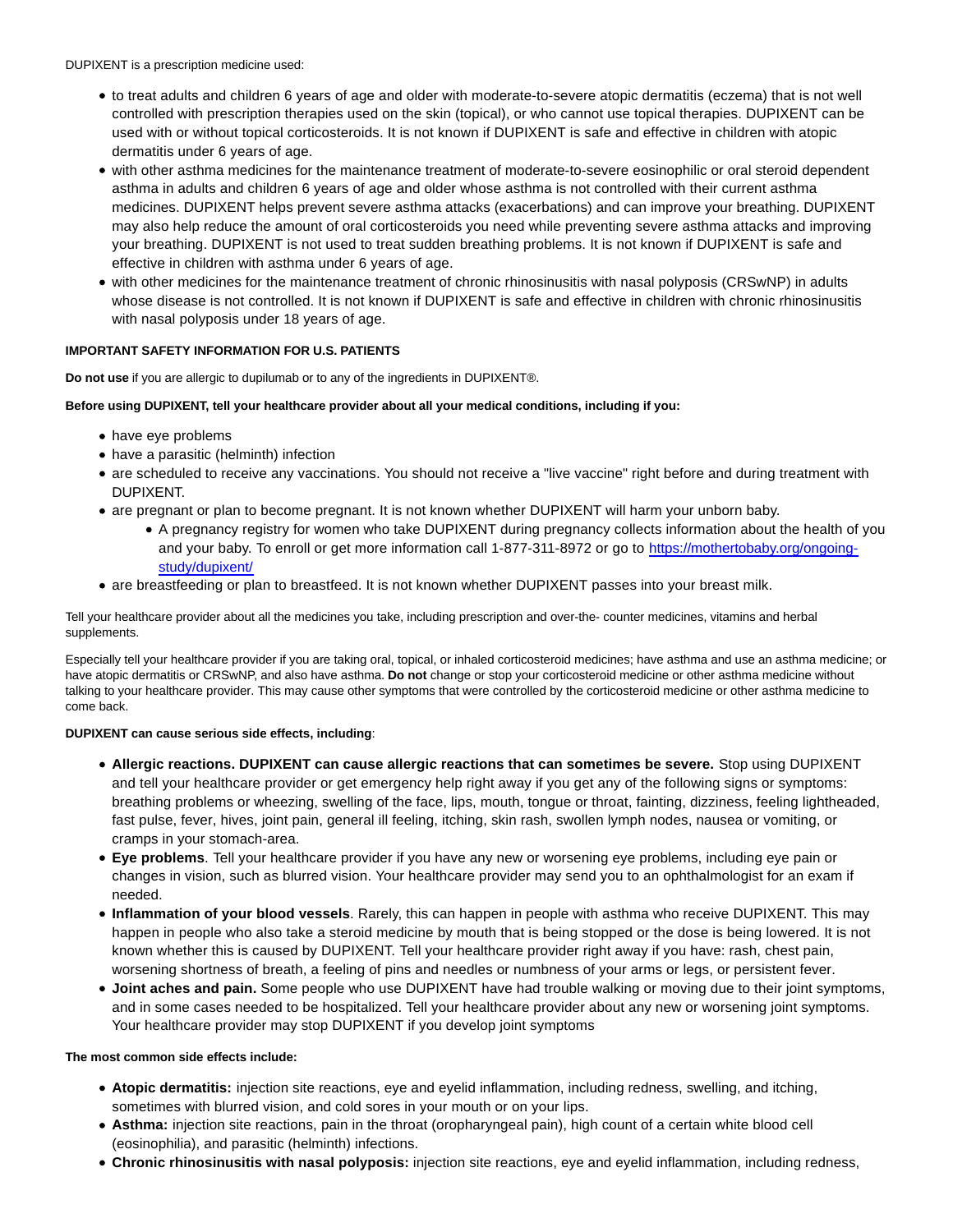swelling, and itching, sometimes with blurred vision, high count of a certain white blood cell (eosinophilia), trouble sleeping (insomnia), toothache, gastritis, and joint pain (arthralgia).

Tell your healthcare provider if you have any side effect that bothers you or that does not go away. These are not all the possible side effects of DUPIXENT. Call your doctor for medical advice about side effects. You are encouraged to report negative side effects of prescription drugs to the FDA. Visi[t www.fda.gov/medwatch,](https://c212.net/c/link/?t=0&l=en&o=3439715-1&h=108059094&u=https%3A%2F%2Fwww.fda.gov%2Fmedwatch&a=www.fda.gov%2Fmedwatch) or call 1-800-FDA-1088.

Use DUPIXENT exactly as prescribed by your healthcare provider. It's an injection given under the skin (subcutaneous injection). Your healthcare provider will decide if you or your caregiver can inject DUPIXENT. **Do not** try to prepare and inject DUPIXENT until you or your caregiver have been trained by your healthcare provider. In children 12 years of age and older, it's recommended DUPIXENT be administered by or under supervision of an adult. In children under 12 years of age, DUPIXENT should be given by a caregiver.

### **Please see accompanying full [Prescribing Information](https://c212.net/c/link/?t=0&l=en&o=3439715-1&h=65303587&u=https%3A%2F%2Fwww.regeneron.com%2Fsites%2Fdefault%2Ffiles%2FDupixent_FPI.pdf&a=Prescribing%C2%A0Information) including Patient Information.**

### **About Regeneron**

Regeneron (NASDAQ: REGN) is a leading biotechnology company that invents life-transforming medicines for people with serious diseases. Founded and led for over 30 years by physician-scientists, our unique ability to repeatedly and consistently translate science into medicine has led to nine FDA-approved treatments and numerous product candidates in development, almost all of which were homegrown in our laboratories. Our medicines and pipeline are designed to help patients with eye diseases, allergic and inflammatory diseases, cancer, cardiovascular and metabolic diseases, pain, hematologic conditions, infectious diseases and rare diseases.

Regeneron is accelerating and improving the traditional drug development process through our proprietary VelociSuite technologies, such as VelocImmune, which uses unique genetically humanized mice to produce optimized fully human antibodies and bispecific antibodies, and through ambitious research initiatives such as the Regeneron Genetics Center, which is conducting one of the largest genetics sequencing efforts in the world.

For additional information about the company, please visi[t www.regeneron.com o](https://c212.net/c/link/?t=0&l=en&o=3439715-1&h=2527405419&u=http%3A%2F%2Fwww.regeneron.com%2F&a=www.regeneron.com)r follow @Regeneron on Twitter.

#### **About Sanofi**

Sanofi is dedicated to supporting people through their health challenges. We are a global biopharmaceutical company focused on human health. We prevent illness with vaccines, provide innovative treatments to fight pain and ease suffering. We stand by the few who suffer from rare diseases and the millions with long-term chronic conditions.

With more than 100,000 people in 100 countries, Sanofi is transforming scientific innovation into healthcare solutions around the globe.

### **Regeneron Forward-Looking Statements and Use of Digital Media**

This press release includes forward-looking statements that involve risks and uncertainties relating to future events and the future performance of Regeneron Pharmaceuticals, Inc. ("Regeneron" or the "Company"), and actual events or results may differ materially from these forward-looking statements. Words such as "anticipate," "expect," "intend," "plan," "believe," "seek," "estimate," variations of such words, and similar expressions are intended to identify such forward-looking statements, although not all forward-looking statements contain these identifying words. These statements concern, and these risks and uncertainties include, among others, the impact of SARS-CoV-2 (the virus that has caused the COVID-19 pandemic) on Regeneron's business and its employees, collaborators, and suppliers and other third parties on which Regeneron relies, Regeneron's and its collaborators' ability to continue to conduct research and clinical programs, Regeneron's ability to manage its supply chain, net product sales of products marketed or otherwise commercialized by Regeneron and/or its collaborators or licensees (collectively, "Regeneron's Products"), and the global economy; the nature, timing, and possible success and therapeutic applications of Regeneron's Products and product candidates being developed by Regeneron and/or its collaborators or licensees (collectively, "Regeneron's Product Candidates") and research and clinical programs now underway or planned, including without limitation Dupixent® (dupilumab) for the treatment of moderate-to-severe atopic dermatitis in children aged 6 months to 5 years ("Infant/Young Children AD"); the likelihood, timing, and scope of possible regulatory approval and commercial launch of Regeneron's Product Candidates and new indications for Regeneron's Products, such as Dupixent for the treatment of Infant/Young Children AD (including potential U.S. Food and Drug Administration approval based on the supplemental Biologics License Application discussed in this press release), chronic obstructive pulmonary disease with evidence of type 2 inflammation, eosinophilic esophagitis, bullous pemphigoid, prurigo nodularis, chronic spontaneous urticaria, chronic inducible urticaria-cold, chronic rhinosinusitis without nasal polyposis, allergic fungal rhinosinusitis, allergic bronchopulmonary aspergillosis, peanut allergy, and other potential indications; uncertainty of the utilization, market acceptance, and commercial success of Regeneron's Products (such as Dupixent) and Regeneron's Product Candidates and the impact of studies (whether conducted by Regeneron or others and whether mandated or voluntary), including the study discussed in this press release, on any of the foregoing or any potential regulatory approval of Regeneron's Products (such as Dupixent) and Regeneron's Product Candidates; the ability of Regeneron's collaborators, licensees, suppliers, or other third parties (as applicable) to perform manufacturing, filling, finishing, packaging, labeling, distribution, and other steps related to Regeneron's Products and Regeneron's Product Candidates; the ability of Regeneron to manage supply chains for multiple products and product candidates; safety issues resulting from the administration of Regeneron's Products (such as Dupixent) and Regeneron's Product Candidates in patients, including serious complications or side effects in connection with the use of Regeneron's Products and Regeneron's Product Candidates in clinical trials; determinations by regulatory and administrative governmental authorities which may delay or restrict Regeneron's ability to continue to develop or commercialize Regeneron's Products and Regeneron's Product Candidates, including without limitation Dupixent; ongoing regulatory obligations and oversight impacting Regeneron's Products, research and clinical programs, and business, including those relating to patient privacy; the availability and extent of reimbursement of Regeneron's Products from third-party payers, including private payer healthcare and insurance programs, health maintenance organizations, pharmacy benefit management companies, and government programs such as Medicare and Medicaid; coverage and reimbursement determinations by such payers and new policies and procedures adopted by such payers; competing drugs and product candidates that may be superior to, or more cost effective than, Regeneron's Products and Regeneron's Product Candidates; the extent to which the results from the research and development programs conducted by Regeneron and/or its collaborators or licensees may be replicated in other studies and/or lead to advancement of product candidates to clinical trials, therapeutic applications, or regulatory approval; unanticipated expenses; the costs of developing, producing, and selling products; the ability of Regeneron to meet any of its financial projections or guidance and changes to the assumptions underlying those projections or guidance; the potential for any license, collaboration, or supply agreement, including Regeneron's agreements with Sanofi, Bayer, and Teva Pharmaceutical Industries Ltd. (or their respective affiliated companies, as applicable) to be cancelled or terminated; and risks associated with intellectual property of other parties and pending or future litigation relating thereto (including without limitation the patent litigation and other related proceedings relating to EYLEA® (aflibercept) Injection, Dupixent, Praluent<sup>®</sup> (alirocumab), and